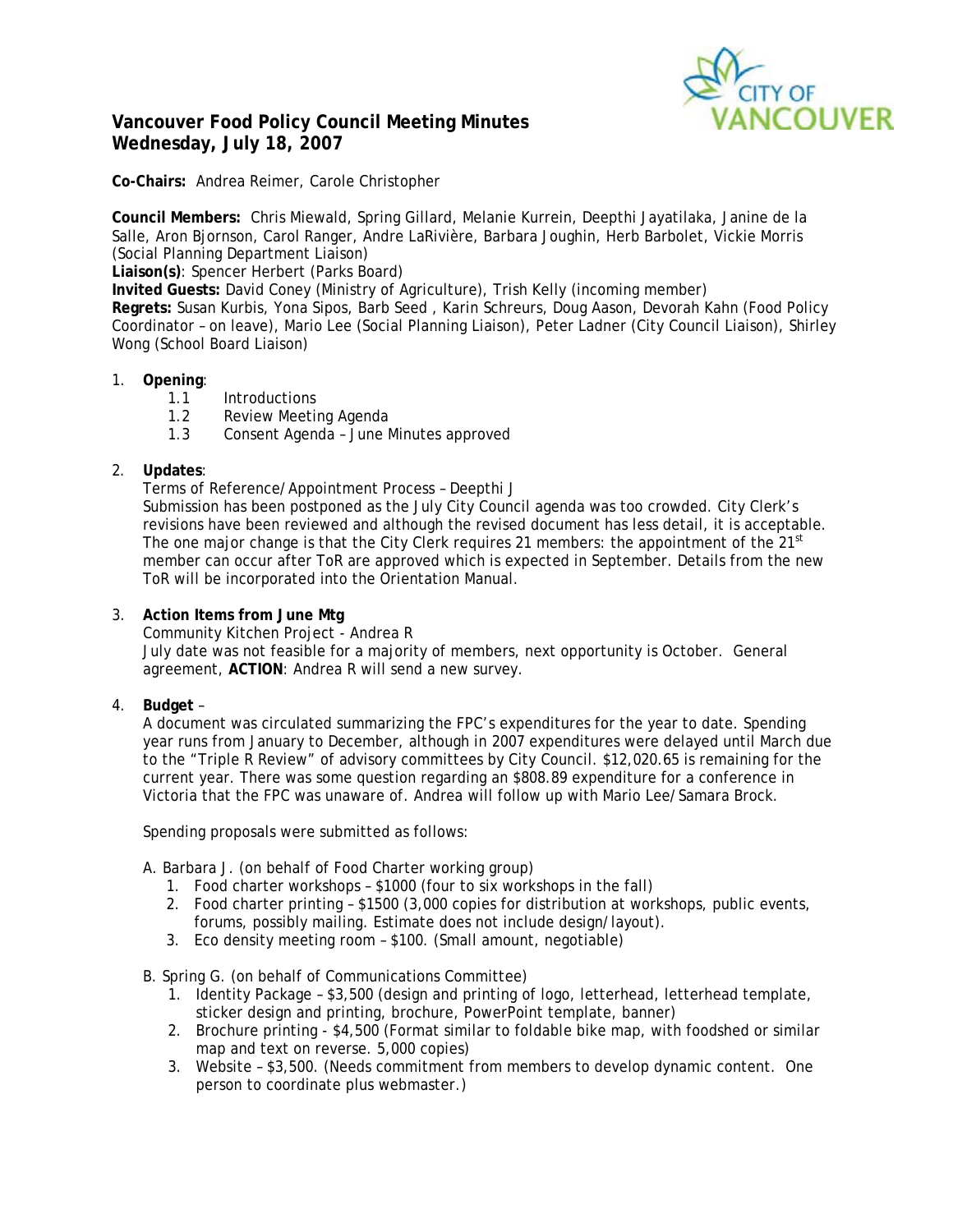C. Herb B. (on behalf of the former Food Access working group)

1. FORC Report printing – \$1,240 (Quote from City for 100 copies; 500 copies = \$6200. For distribution to City Council, key City Staff, other gov't, key stakeholders)

Discussion ensued and the following decisions were made:

- A **web development committee** was created to begin work on a website for 2008. Barbara J, Carole C, Janine dlS have agreed to work on this. A call to other members not present at the meeting will be put out. A budget of \$200 was granted for this sub-committee. The intention is to have a plan in place in order that the 2008 budget can be used, in part, to support a web site.
- **Print run for food charter cut back to 1,000.** Will explore including text of all or party of the food charter in larger piece.
- **Eco density meeting room** item removed to create larger contingency. Other options (such as free rooms at VCH unit offices) will be explored.

| Vancouver Food Policy Council Expenses January - December 2007 |             |                                                                                                                                                 |
|----------------------------------------------------------------|-------------|-------------------------------------------------------------------------------------------------------------------------------------------------|
| <b>Starting Budget</b>                                         | 15,000.00   |                                                                                                                                                 |
| <b>Expenses to Date</b>                                        | (2, 979.35) |                                                                                                                                                 |
| Remaining at July 18, 2007                                     | 12,020.65   |                                                                                                                                                 |
| Approved to end of 2007                                        |             |                                                                                                                                                 |
| <b>Meeting Expenses</b>                                        | 200.00      | Food for monthly meetings                                                                                                                       |
| Office Supplies and Services                                   | 500.00      | Admin support                                                                                                                                   |
| Food Charter Community Workshops                               | 1,000.00    | 5 x \$200 each                                                                                                                                  |
| <b>Food Charter Printing</b>                                   | 700.00      | 1,000 copies                                                                                                                                    |
| Identity Package                                               | 3,500.00    | Design and printing<br>(logo, letterhead, letterhead template, sticker<br>design and printing, brochure design, PowerPoint<br>template, banner) |
| Brochure printing                                              | 4,500.00    | 5000 copies<br>Format similar to foldable bike map, with foodshed<br>or similar map and text on reverse                                         |
| Website Development Committee                                  | 200.00      | Meeting support                                                                                                                                 |
| FORC Report printing                                           | 1,230.00    | 100 copies through City                                                                                                                         |
| Contingency                                                    | 190.65      |                                                                                                                                                 |
| <b>Total Approved Expenditures</b>                             | (12,020.65) |                                                                                                                                                 |

The following budget has been approved to be put forward to Planning.

## **5. Presentation – Urban Agriculture Guidelines**

Christine Tapp & Vickie Morris, Social Planning Staff; Mary Beth Rondeau, Planning Dept.

Have held 2 previous consultations with the community and the development community. Aim is to make guidelines useful for advancing the creation of gardens. Invites FPC members to submit names/groups for further consultation. Have gone to Policy Implementation Advisory Committee, will return later in the process. This is a clear policy for the city, emerging out of the Green Building Strategy. UA has been a priority since SEFC began in mid-1990s. Current guidelines would be used as leverage when granting conditional approval of other aspects. Focus is on shared gardens in multi-unit residential developments, later could be adapted to businesses such as hotels. Design elements to promote social interaction by co-existing with other amenities (eg. close to washrooms, cooking facilities, etc.) SP will work with Strata to troubleshoot problems and